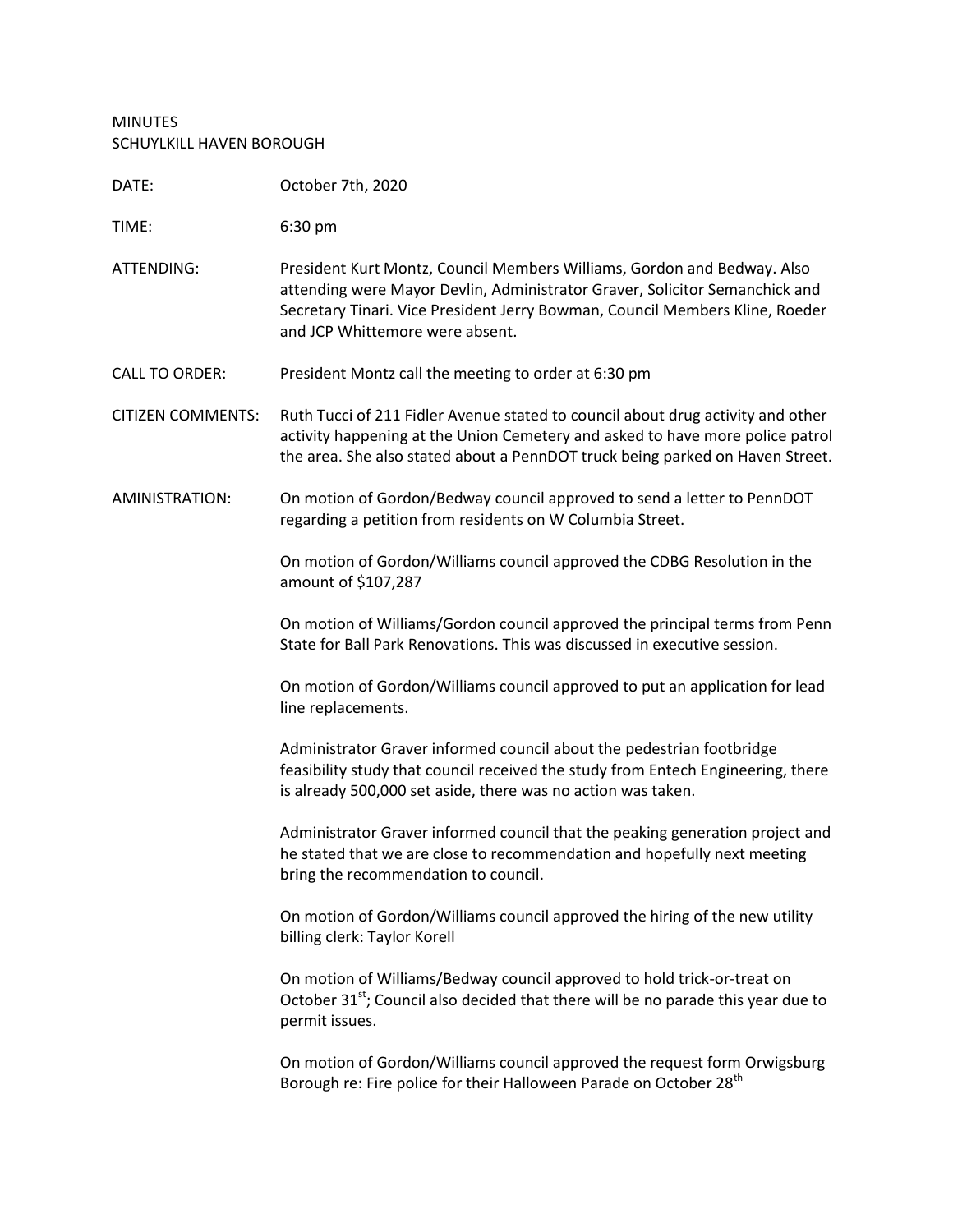CITIZEN COMMENTS: None.

OTHER BUSINESS: Member Williams stated that the Recreation meeting did not have a quorum for their meeting.

> Mayor Devlin stated that the Island Car show will be October  $17<sup>th</sup>$  and the Pumpkin Patch will be October 18<sup>th</sup>.

Mayor Devlin also stated that the Business Association is still planning to do a Christmas Party but will do a door-to-door to each business instead. Mayor Devlin also stated that the Christmas tree lights can be replaced to newer ones and asked about donations to be replaces, Council Member Paul Bedway made a generous offer to cover all costs for new lights for the Christmas tree.

EXECUTIVE SESSION: An executive session was held at 6:00pm before the council meeting regarding CBA and Personnel

ADJOURN: There being no further business, the meeting adjourned at 6:47pm on motion of Gordon/Williams.

Respectfully Submitted:

Kaitlyn Tinari Borough Secretary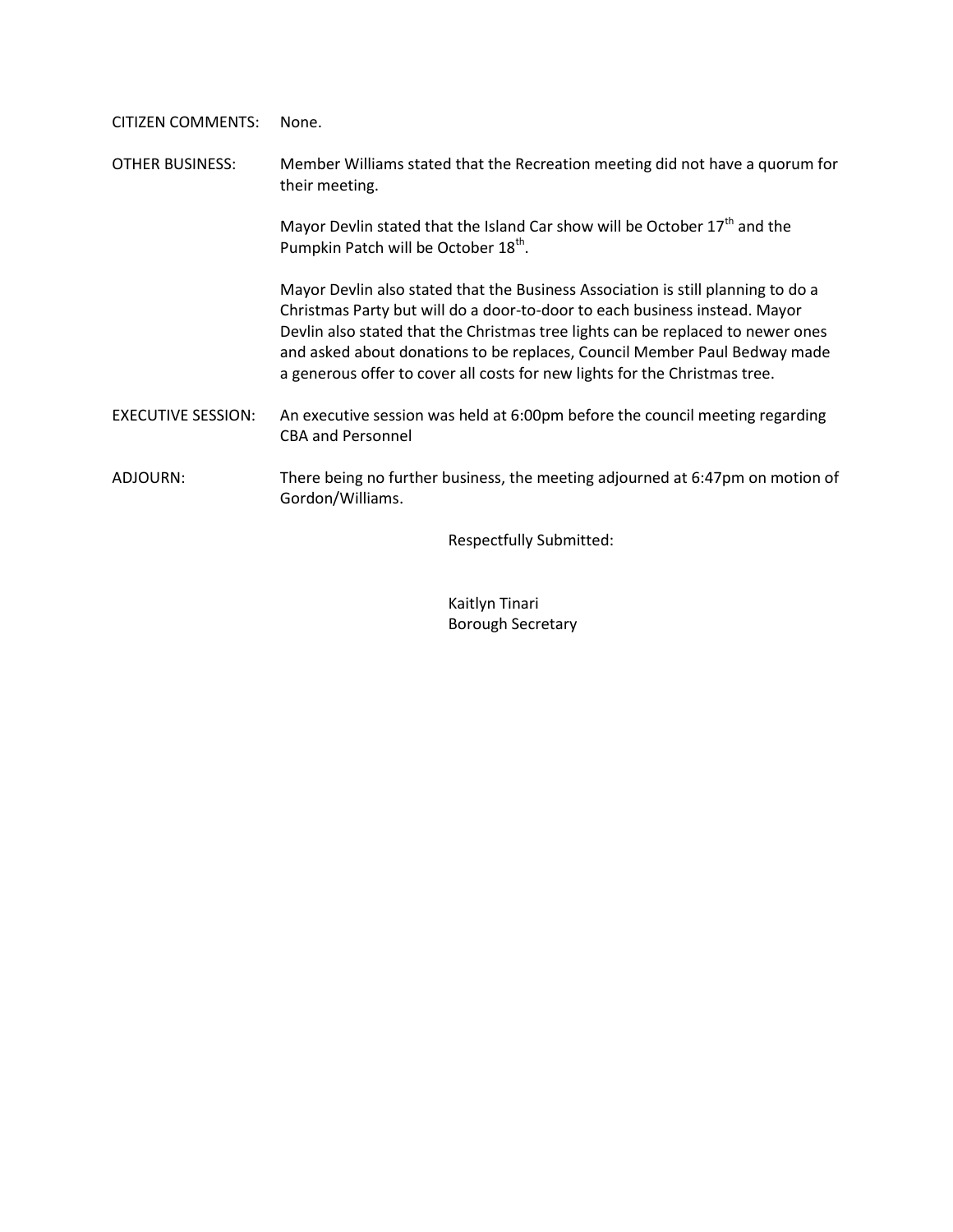## MINUTES SCHUYLKILL HAVEN BOROUGH

| DATE:                    | October 21st, 2020                                                                                                                                                                                                                                     |
|--------------------------|--------------------------------------------------------------------------------------------------------------------------------------------------------------------------------------------------------------------------------------------------------|
| TIME:                    | 6:30 pm                                                                                                                                                                                                                                                |
| PLACE:                   | Recreation Center, Schuylkill Haven                                                                                                                                                                                                                    |
| ATTENDING:               | President Kurt Montz, VP Jerry Bowman, Members Gordon, Williams, Bedway<br>and Roeder. Also present were Mayor Devlin, JCP Whittemore, Administrator<br>Graver, Solicitor Semanchick, and Secretary Tinari. Member Kline was absent<br>due to working. |
| <b>CALL TO ORDER:</b>    | President Montz called the meeting to order at 6:30 pm with the pledge of<br>allegiance followed by a prayer.                                                                                                                                          |
| <b>CITIZEN COMMENTS:</b> | None.                                                                                                                                                                                                                                                  |
| MINUTES:                 | On motion of Roeder/Gordon the minutes from September 2 <sup>nd</sup> and September<br>16 <sup>th</sup> meeting were approved.                                                                                                                         |
| <b>TAX COLLECTOR:</b>    | The Tax Collector's report in the amount of \$4,521 was approved on motion of<br>Bowman/Gordon.                                                                                                                                                        |
| <b>TREASURER'S RPT:</b>  | Gloria Ebling, Treasurer, presented Council with the September 2020<br>Treasurers' report. On motion of Bowman/Bedway Council approved this<br>report.                                                                                                 |
| <b>BILLS:</b>            | The following bills were approved for payment on motion of Roeder/Williams:<br>General \$822,427.60; Electric \$755,362.52; Water \$128,172.22; Sewer<br>\$139,606.41 for a total of \$1,845,568.75                                                    |
| <b>CORRESPONDENCE:</b>   | Letter from First United Church re: Fire Police                                                                                                                                                                                                        |
| ADMINISTRATION:          | On motion of Williams/Roeder Council approved the September transfers.                                                                                                                                                                                 |
|                          | On motion of Roeder/Williams Council approved the September highway aid<br>transfers.                                                                                                                                                                  |
|                          | On motion of Bowman/Williams Council approved to put \$10,000 down to hold<br>the purchased of a 2009 Street Sweeper, the street sweeper is currently being<br>rebuilt and will bring to council next year on approval to purchase.                    |
|                          | On motion of Gordon/ Bedway Council approved the AMP Interconnection<br>Agreement that will have generators installed at the substation that will be able<br>to power the majority of the town if there would be a power outage.                       |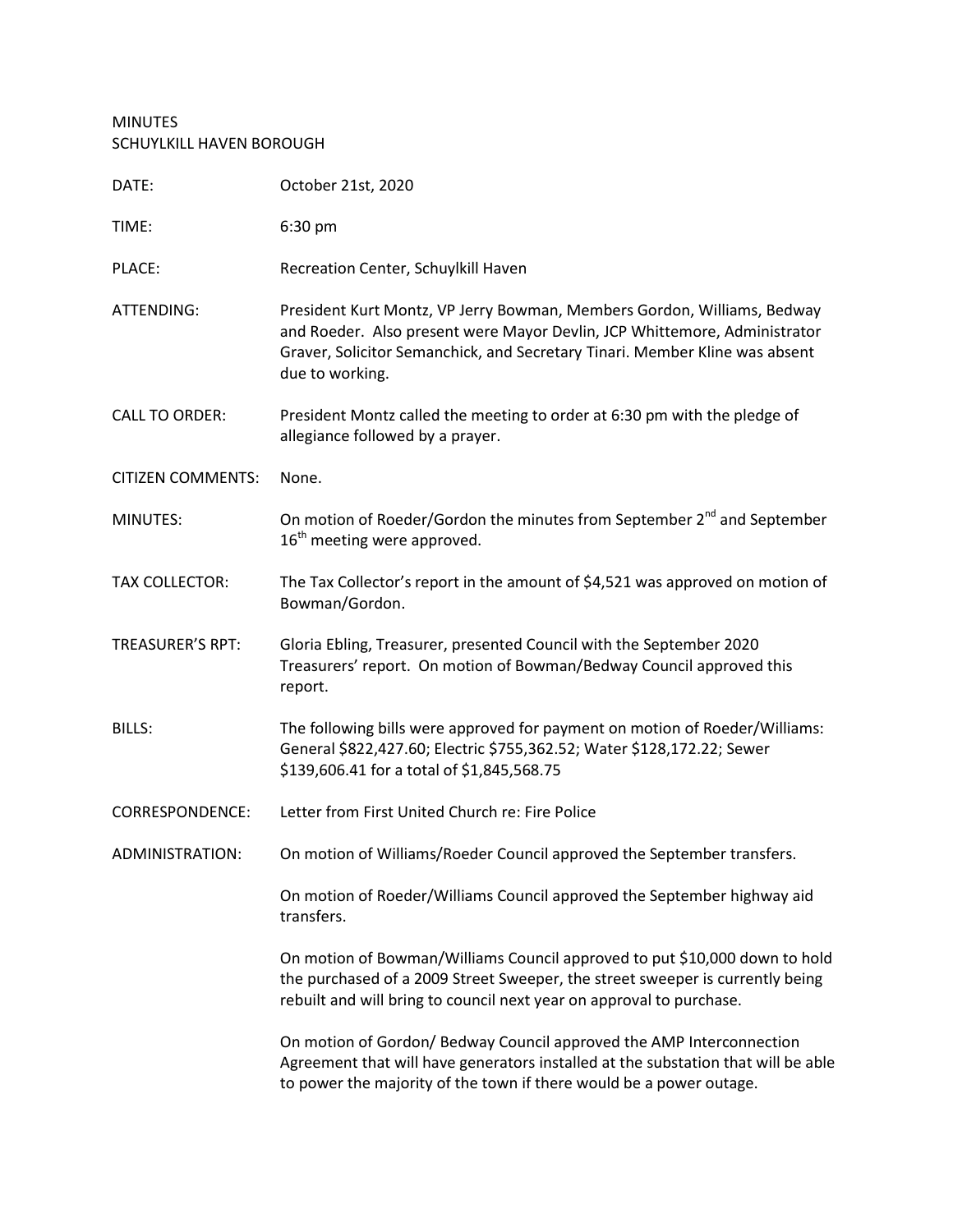On motion of Gordon/ Roeder Council approved the AMP Lease Agreement that will have generators installed at the substation that will be able to power the majority of the town if there would be a power outage.

On motion of Bowman/Bedway Council approved to appoint BJ Evans as the new Municipal Authority Solicitor, 3 solicitors applied, with no other nominations the nominations was closed on motion of Gordon/Williams.

On motion of Bowman/Bedway Council approved to start the contract for the Working Woodland project at Tumbling Run.

Council received a letter re: parking on E William Street, Council tabled this request so the Chief of Police to review and make a recommendation to Council for next meeting.

On motion on Roeder/Gordon Council approved the Zvorsky handicap parking application.

On motion of Bedway/Bowman Council approved the resignation letter from Darren Boyer.

- OLD BUSINESS: None.
- NEW BUSINESS: None.
- OTHER BUSINESS: Council member Roeder stated that Code is working on amending the ordinances to allow the code officer to issue tickets. She also stated that the Veteran's Day dinner will not be held this year. She also stated that it will be a drive through Chicken BBQ on November  $8<sup>th</sup>$ . She also stated on the progress of the Pedestrian Footbridge feasibility study.

Vice President Bowman stated that the Library is struggling with employees and covid-19. He also stated that SCOG is still meeting. Finance committee Jerry stated that the 2021 Budget is being worked on.

Mayor Devlin stated that the Island had a very good turnout for the Car Show and Pumpkin Patch. He also stated that they had the ground break on the new amphitheater at the Island. He also stated that that the Business Association will be welcoming a new business: The Bridal Studios to Schuylkill Haven.

JCP Whittemore stated that the school district had its first positive case of Covid-19

President Montz expressed the interest in getting the ball rolling on the pedestrian footbridge study with the new high school baseball fields and with partnering Penn State for the renovation of the Island baseball field to have a flow of the downtown.